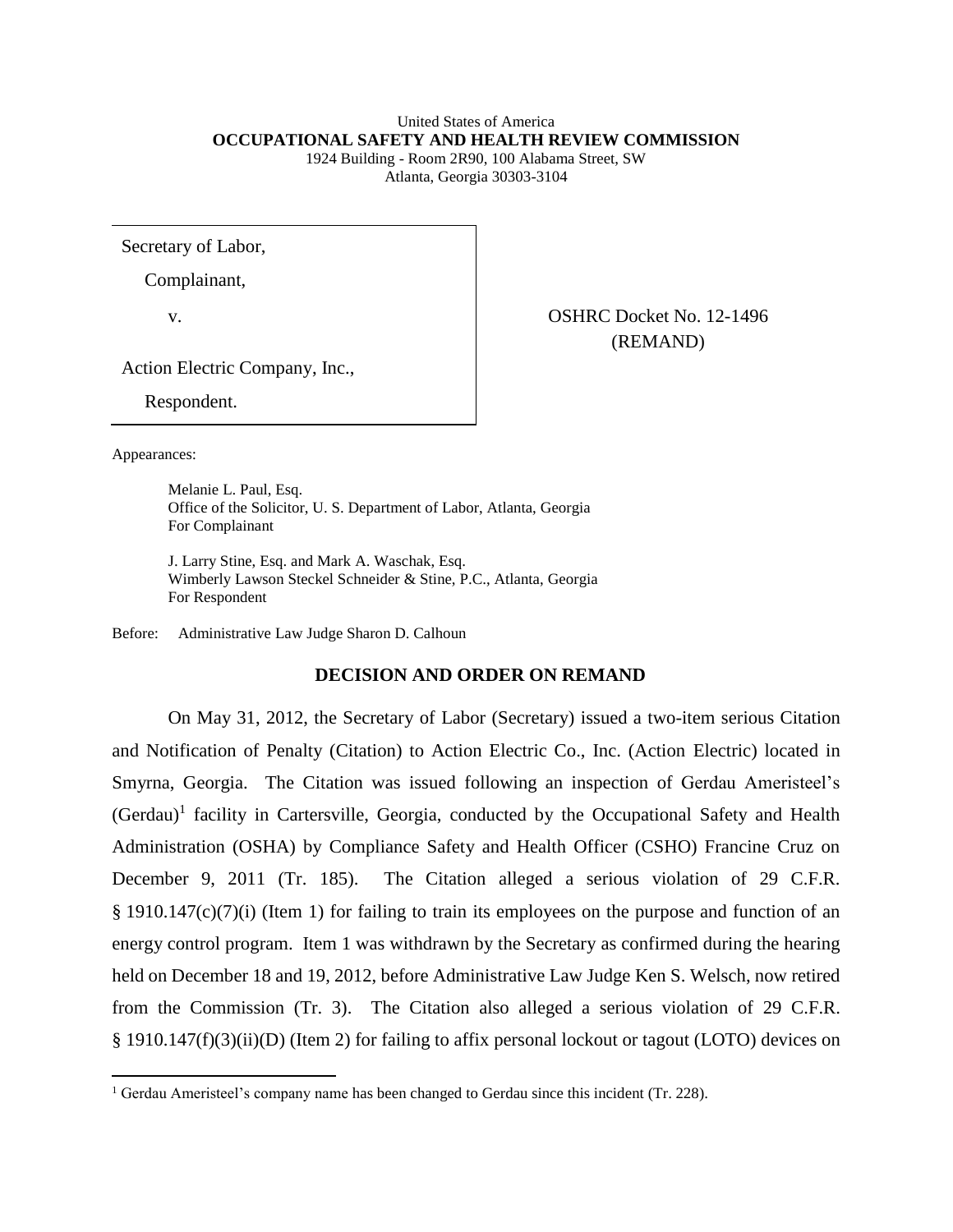the group lockbox before the employees began maintenance and service work on the fans. The Secretary proposed a penalty of \$7,000.00 for Citation 1, Item 2. Action Electric denied applicability of  $\S$  1910.147(f)(3)(ii)(D) on the basis that at the time of the accident the employees were not servicing the fans and the counterweight was not connected to or associated with the operation of the fans.

Following the hearing, on May 10, 2013, Judge Welsch issued a decision vacating Citation 1, Item 2 and its proposed penalty, finding that § 1910.147(f)(3)(ii)(D) was not applicable. *Action Elec. Co.*, 25 BNA OSHC 2138 (No. 12-1496, 2013) (ALJ).<sup>2</sup> As set forth in the procedural history below, the United States Court of Appeals for the Eleventh Circuit found the cited standard was applicable and remanded the decision to the Commission with instructions to reinstate the Citation. Pursuant to the instructions on remand, the Court reinstates Citation 1, Item 2, affirms it as serious and assesses a \$7,000.00 penalty.

#### *Procedural History*

On June 4, 2013, pursuant to 29 U.S.C. § 660(a), the Secretary filed with the Commission a *Petition for Discretionary Review* of Judge Welsch's decision. The Petition was granted on June 14, 2013. On July 6, 2016, then Chairman Cynthia L. Attwood and then Commissioner Heather L. MacDougall issued a decision on review. The two were divided regarding applicability of the LOTO standard, and resolved to jointly vacate the direction for review with instructions to allow the decision to become the final appealable order of the Commission, with the precedential value of a non-reviewed ALJ decision. *Action Elec. Co.,* 25 BNA OSHC 2120 (No. 12-1496, 2016). The Commission thereby adopted the decision of Judge Welsch vacating Citation 1, Item 2, alleging a violation of 29 C.F.R. § 1910.147(f)(3)(ii)(D).<sup>3</sup>

Thereafter, the Secretary appealed the Commission's decision to the United States Court of Appeals for the Eleventh Circuit, which rendered a decision on July 13, 2017, vacating the adopted ruling of the Commission, and remanding the case to the Commission "with instructions

 $\overline{a}$ 

<sup>&</sup>lt;sup>2</sup> In his Decision, in addition to finding the standard was not applicable, Judge Welsch addressed the remaining elements of the Secretary's burden of proof to establish a *prima facie* case and set forth findings that the cited standard was violated; employees were exposed to the hazard of the counterweight falling from stored energy; and that the leadman knew the cooling bed was not locked out when he entered the basement. *Action Elec. Co*., 25 BNA OSHC 2138 (No. 12-1496, 2013) (ALJ)

<sup>&</sup>lt;sup>3</sup> The Commission held that the cooling bed counterweights and fans were independent machines rather than subsystems of the cooling bed for LOTO purposes, and Action Electric employees were not servicing the fans at the time of the incident, rendering the LOTO standard inapplicable. *Action Elec. Co.*, 25 BNA OSHC at 2130-38.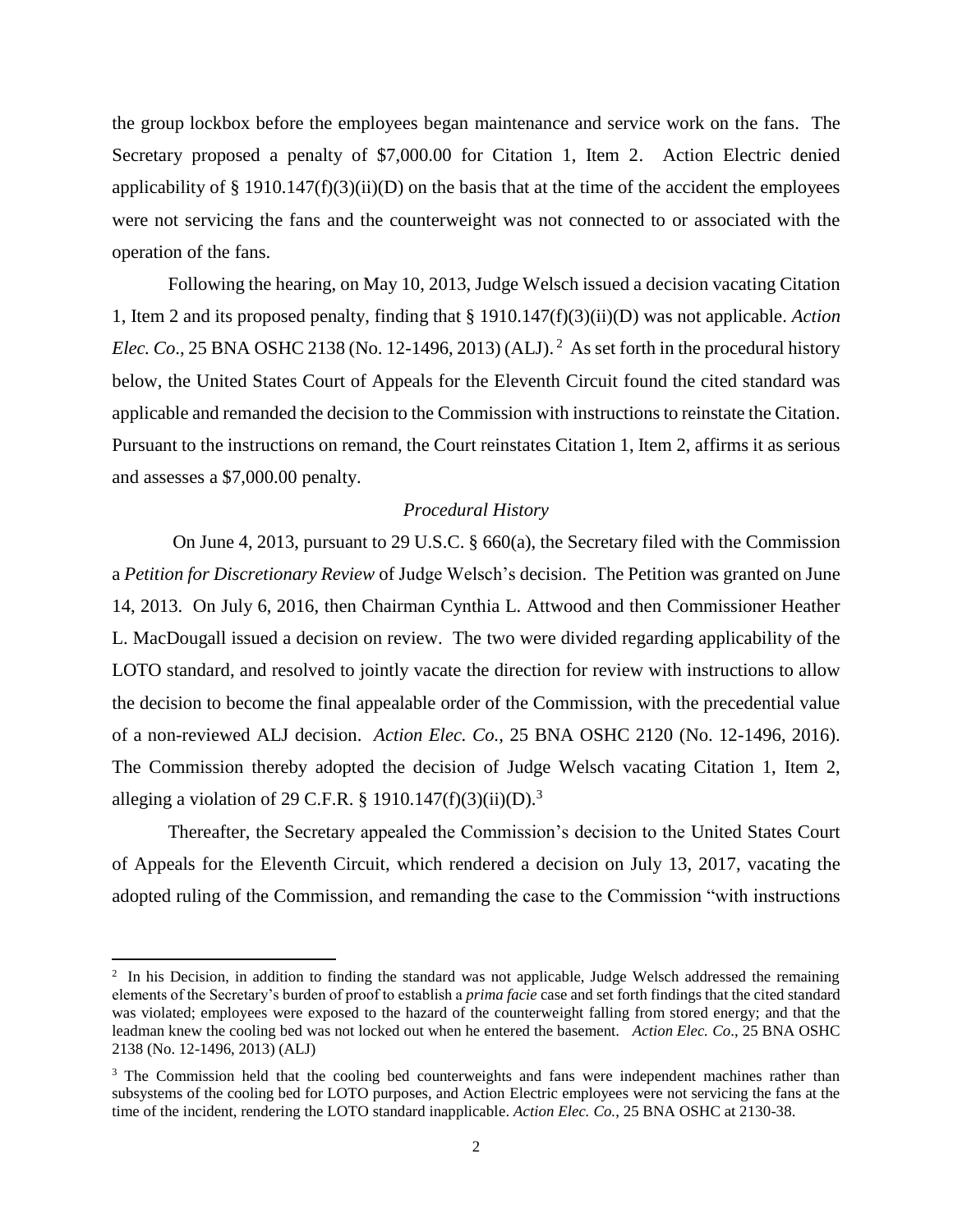to reinstate the Secretary's citation." <sup>4</sup> *Action Elec. Co.*, 26 BNA OSHC 1727, 1735 (No. 16-15792, 2017). By mandate filed September 20, 2017, this case was remanded to the Commission. In turn, the Commission remanded this case to the Chief Administrative Law Judge to proceed pursuant to the instructions of the Eleventh Circuit. The Chief Judge assigned this case to the undersigned Judge to carry out those instructions.

Action Electric has not challenged the findings of the Eleventh Circuit on the reinstatement of the Secretary's Citation. The Citation included a proposed penalty of \$7,000.00 which was not addressed by the Eleventh Circuit. Therefore, only that \$7,000.00 proposed penalty is at issue. The undersigned held a conference call with the parties' counsel on November 1, 2017, to determine whether the parties would like a hearing and the opportunity to brief the penalty issue. The undersigned also inquired whether they would like an opportunity to confer regarding settlement of the penalty issue. Counsel for the parties advised that neither a hearing nor further briefing was necessary, and they would rely on the briefs previously filed in this matter. They did not agree to confer regarding settlement. Accordingly, the undersigned advised the parties that a decision would be rendered on the record already developed.

## *Background*

Action Electric provides electrical service and repair support, and has worked as a contractor for Gerdau at its Cartersville, Georgia location since 2004. *Action Elec. Co.*, 26 BNA OSHC at 1727. The facility is a structured mill which operates twenty-four hours a day, melting and casting scrap metal into billets to form structural materials including angles, channels, flats, and I-beams (Tr. 24). The process involves the use of a cooling bed system, through which the billet goes into a reheating furnace, where it exits upon the cooling bed for the fan to cool the structural form in several cycles (Tr. 24). This cooling bed process alone takes approximately forty-five minutes to an hour to bring the structural form from one side of the cooling bed to the other before the form is introduced into a straightener (Tr. 25).

In approximately September or October of 2011, Gerdau requested that Action Electric service and replace as needed the approximately one hundred cooling bed fans at the facility.

l

<sup>4</sup>The Eleventh Circuit vacated the Commission's decision on the grounds that the counterweight and fan components of the steel mill's cooling bed were part of one "machine," and that in surveying the machine, Action Electric employees were performing servicing and maintenance activities on the fans that would require implementation of LOTO procedures due to their potential exposure to hazardous energy outside of normal production operations. *Action Elec. Co.*, 26 BNA OSHC at 1730-34.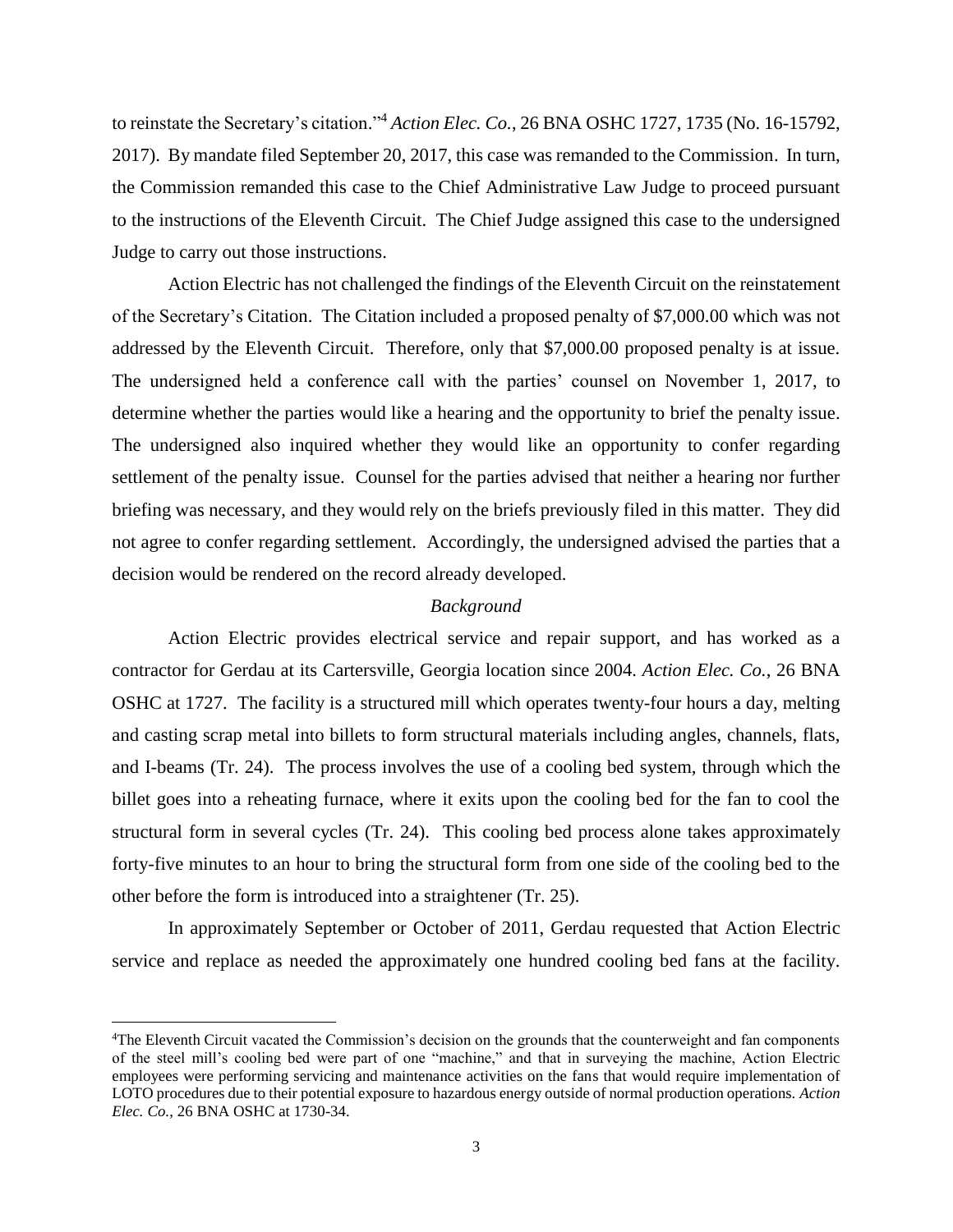Action Electric determined seventeen fans needed to be replaced. *Id*. at 1728 (Tr. 243, 356-57). To replace the fans, Action Electric needed access to the cooling bed basement. When servicing and maintenance work is scheduled in the cooling bed basement, Gerdau requires that the machine and equipment be locked out by Gerdau's cooling bed maintenance technician. The process takes approximately twenty minutes and involves locking out the machines and equipment at various locations around the bed (Tr. 233, 247).

On December 9, 2011, at approximately 7:00-7:15 a.m., Action Electric leadman Michael Harrison and an apprentice met with Christopher Chad Hughes, the cooling bed maintenance technician, to make preparations to replace the final three fans (Tr. 290, 397). The maintenance technician told the leadman he would lock out the cooling bed and meet him later. The leadman understood they were to meet at the north end entrance to the cooling basement (Tr. 290, 350, 366- 67). The leadman and apprentice then proceeded into the cooling bed basement from the north entrance to conduct an inspection prior to the fan replacement (Tr. 402). Once they left the meeting with him, the maintenance technician moved the three new fans by forklift to the north end of the cooling bed before initiating the mill's cooling bed lockout procedures (Tr. 74, 290, 292-93, 388, 413; Exhs. C-12A, R-3). While the leadman and apprentice were in the cooling bed basement, the maintenance technician initiated the LOTO procedure to first activate the cooling bed rake Estop which allows counterweights to rotate to a zero energy state, moving the counterweights from a one o'clock position to a de-energized six o'clock position. As a result, the counterweight struck and killed the apprentice, and barely missed the lead supervisor (Tr. 289, 383; Exh. C-10).

#### *Penalty Assessment*

The Commission is the final arbiter of penalties in all contested cases. *See Valdak Corp.*, 17 BNA OSHC 1135, 1138 (No. 93-0239, 1995) ("The [OSH] Act places limits for penalty amounts but places no restrictions on the Commission's authority to raise or lower penalties within those limits"), *aff'd*, *Valdak Corp.*, 17 BNA OSHC 1492 (No. 95-2194, 1996).<sup>5</sup> The Commission

 $\overline{\phantom{a}}$ 

<sup>5</sup> On November 5, 1990, section 17 of the OSH Act, 29 U.S.C. § 666 was amended to increase the maximum penalty for a serious violation from \$1,000 to \$7,000. Thereafter, new penalties were established for violations that occurred after November 2, 2015 pursuant to the Federal Civil Penalties Inflation Adjustment Act of 2015. Pub. Law 114-74 § 701, 129 Stat. 559-602 (2015). 81 Fed. Reg. 43430 (July 1, 2016). *See Penalty- Act's Penalty Provisions Outlined.*  The citations in this case were issued on May 31, 2012. Accordingly, the old penalty structure implemented prior to 2015 with a maximum penalty of \$7,000 for a serious violation applies for this case.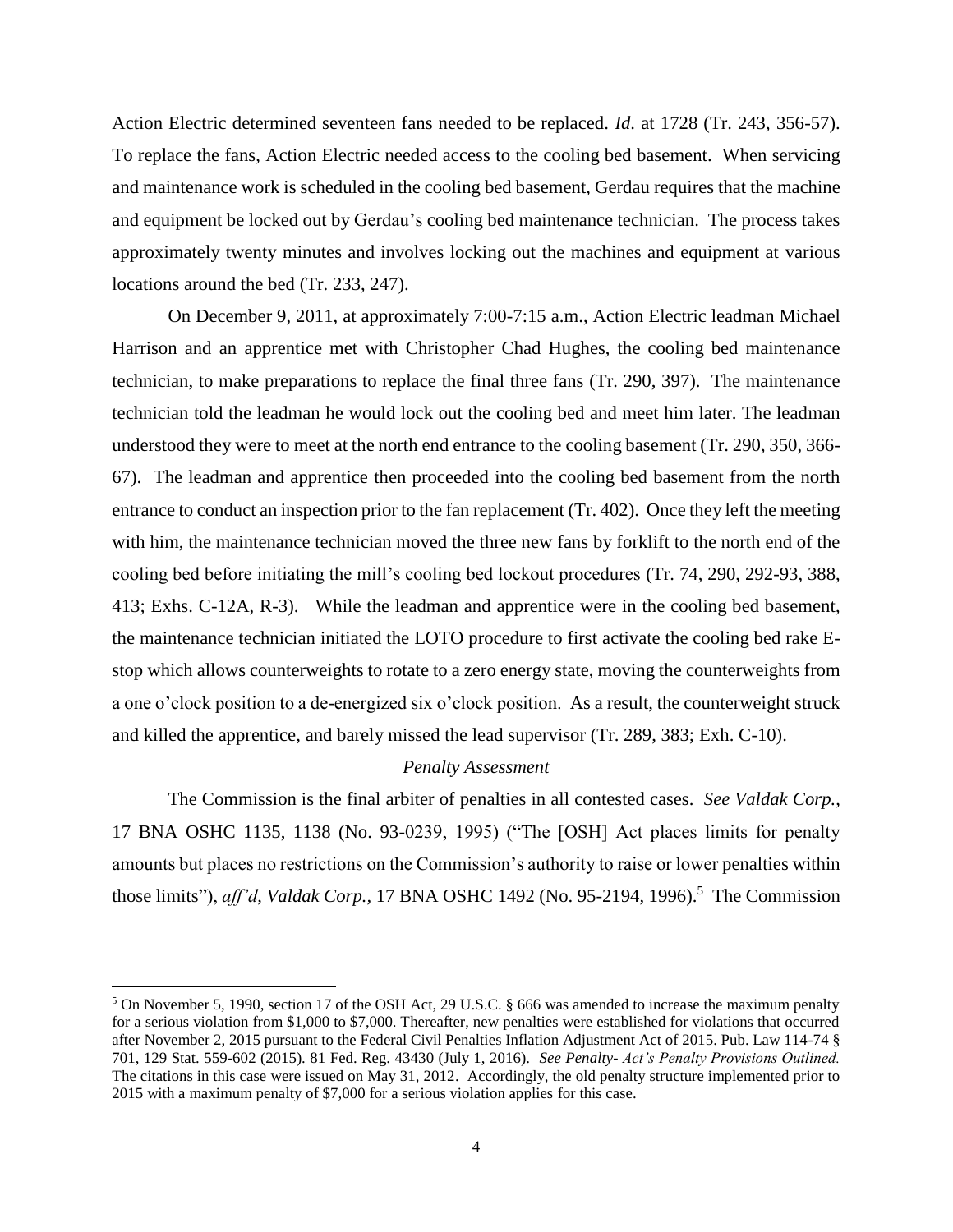has wide discretion in penalty assessment. *E.g., Hern Iron Works, Inc.,*16 BNA OSHC 1619, 1621-23 (No. 88-1962, 1993).

Under  $\S$  17(j) of the Act, the Commission must give "due consideration to the appropriateness of the penalty with respect to the size of the business of the employer being charged, the gravity of the violation, the good faith of the employer, and the history of previous violations." The principal factor in a penalty determination is gravity, which "is based on the number of employees exposed, duration of exposure, likelihood of injuries, and precautions against injuries." *Siemens Energy and Automation, Inc.,* 20 BNA OSHC 2196, 2201 (No. 00-1052, 2005).

Although the record does not provide specific evidence of Action Electric's size, CSHO Cruz testified the number of employees employed by Action Electric at the time of the incident was "[p]robably in the hundreds" (Tr. 456). The purpose of considering employer size in a penalty determination is "to avoid destructive penalties" due to the size of a company and its financial status. *Colonial Craft Reprods., Inc.,* 1 BNA OSHC 1063 (No. 881, 1972). There is no evidence in the record that Action Electric would face undue hardship should the full proposed penalty be assessed.

The gravity of the violation alleged in Citation 1, Item 2 is high.<sup>6</sup> An Action Electric employee died from the failure of Action Electric to properly implement LOTO procedures for inspection of the cooling machine and counterweight components. The leadman and apprentice were directly exposed to the hazard of counterweight de-energization through their service and maintenance on the fans for approximately forty-five minutes.<sup>7</sup> In addition, two other Action Electric crew members were present on site to complete the fan installation and potentially were at risk (Tr. 289, 337, 343, 383; Exh. C-11).

Although only a few employees were exposed for a relatively short period of time, the violation warrants a higher penalty in consideration of the strong likelihood of injury and few precautions taken by Action Electric to prevent injury. Exposure to counterweights in completing the fan inspection was inevitable. In inspecting the fans from the cooling bed basement, the

 $\overline{\phantom{a}}$ 

<sup>&</sup>lt;sup>6</sup> CSHO Cruz testified that the severity and probability of injury were both high, warranting the gravity-based penalty of \$7,000.00 (Tr. 428).

<sup>7</sup> Harrison testified that he met Hughes in his office to go over service and maintenance of the fans immediately prior to his basement fan inspection at 7:00 a.m., while Hughes testified that he met Harrison at approximately 7:15 a.m. (Tr. 290, 397). CSHO Cruz testified that based upon documents and interviews, the accident occurred around 7:53 a.m. thereafter (Tr. 452).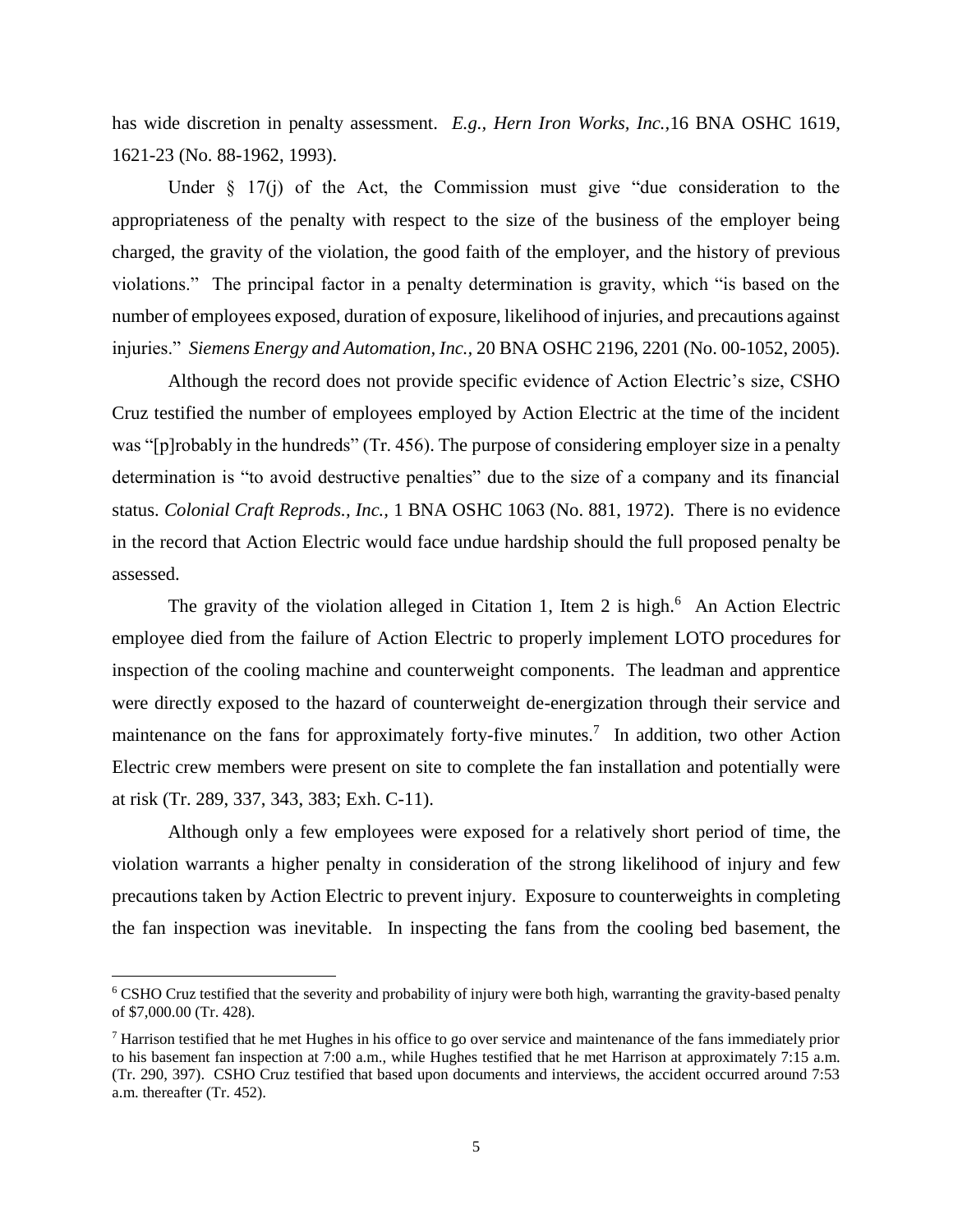leadman and apprentice walked outside of the designated walkway towards the location of the counterweights and fans.<sup>8</sup> The LOTO procedures had not been performed, and as a result, the counterweights to which the employees were exposed had not been de-energized (Tr. 265-66). With the LOTO procedures not implemented, the counterweights would and did fall down to a zero degree position, making the likelihood of injury very high for any individual present and off the designated walkway during the counterweight de-energization process<sup>9</sup> (Exh. C-10).

Although the fans and counterweights had separate lockouts, Gerdau safety manager Ecky Hall testified the cooling bed needed to be locked out before working on the fans, and more generally that there was "not any place underneath the cooling bed that you [could] go off of that designated walkway without locking everything out" (Tr. 119-20). The maintenance technician similarly explained that pieces of cooling bed equipment "overlap so much that you can't work on one specific piece without locking out other equipment as well," and that employees must "physically…crawl up in between the rakes in order to remove the fans" (Tr. 228-29, 322-23, 408). Even in the event the counterweights were de-energized, the maintenance technician testified "several hazards" existed away from the designated walkway, including numerous pinch points, moving chains, turning sprockets, rotating equipment, and dim lighting (Tr. 232). Action Electric took few precautions against injury, necessitating a higher penalty.

There is nothing in the record to reflect a prior history of OSHA violations by Action Electric.<sup>10</sup> And although Action Electric took several post-accident measures implemented in response to this Citation, such as placing "Danger" tape on the north side gate basement entrance that previously only featured an "Authorized Personnel Only" sign; erecting a chain link fence over the previous chains lining the designated basement walkway to further deter individuals to stray from the designated walkway, modifying its work permit language;<sup>11</sup> and re-training leadman

 $\overline{\phantom{a}}$ 

<sup>8</sup> CSHO Cruz testified that per her investigation, the apprentice was found 20-25 feet from the designated walkway (Tr. 423).

<sup>9</sup> Action Electric's "Incident Inspection Form" additionally listed the probability of injury as "Moderate- Occasionally, chance for weekly to monthly exposure." (Exh. C-10). Safety manager Hall additionally testified he usually goes through 300-400 permits at Gerdau's Cartersville plant per month for contractors, showing contractors including Action Electric employees frequently come in and out of the facility for a variety of inspections (Tr. 32).

<sup>&</sup>lt;sup>10</sup> CSHO Cruz noted she did not believe there was any record of any prior history of OSHA violations prior to this incident involving Action Electric (Tr. 456).

<sup>&</sup>lt;sup>11</sup> Following the December 9, 2011 incident, Action Electric modified its work permit language to include bold language that "no work or entry to the work area may be permitted until the permit is completely signed off by both parties, Gerdau, and the contractor," and added the cell maintenance worker and leadman into the permit language (Tr. 215-16).